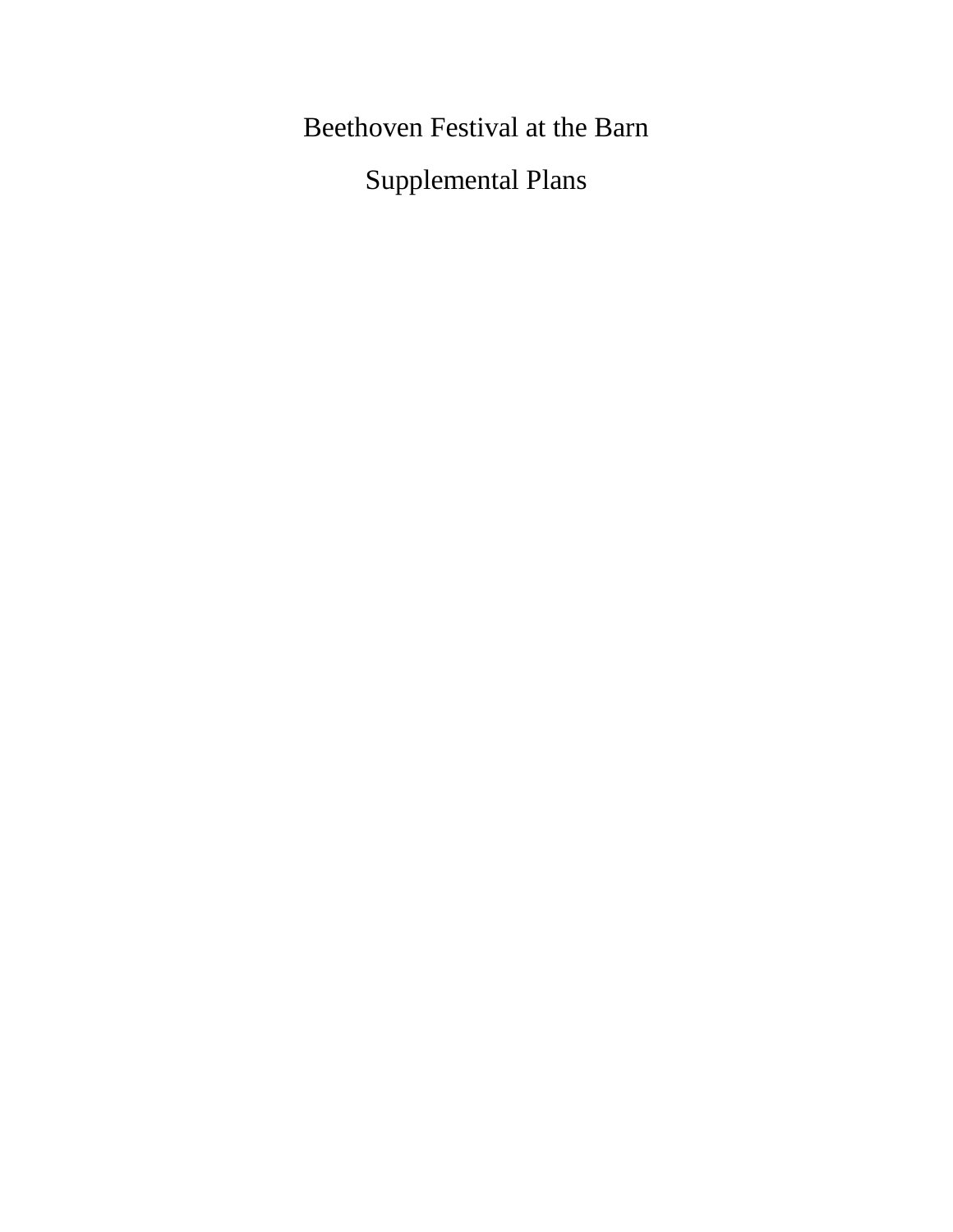"To insure prompt and accurate processing of your application, ensure that all supplemental materials and documentation accompany your application. Failure to do so will constitute an incomplete application and may delay review and approval processes. I understand a complete application shall include this application plus transportation, parking, and traffic control plan, weather/emergency plan, waste and recycling plan, staff and volunteer plan, community impact outreach and notification plan, vendor or concession plan, sponsor and marketing plan, noise exemption request, site map, and permission for use of properties, as mentioned in Park City Municipal Code 4A-2-3(G), in addition to contingency plan, operations plan, planned rest areas, water, and toilet facilities, and will ensure that participants obey the conditions of the Special Event Permit and all other generally applicable traffic laws, lights, and signs as stated in Section  $4A-2-11(B)$ "

Plans as requested in this excerpt from the Special Events Application:

## Weather Emergency Plan

In the case of severe weather emergency, particularly if there is the threat of lightning, the audience, staff, volunteers and performers will gather inside the Shed for safety. The directors will oversee arranging for the shuttles to collect the attendees and deliver them back to their parked vehicles. Efforts will be made to safely accomodate those who would have been hiking or biking at the end of the performance, which could include additional shuttle service.

## Waste and Recycling Plan

The Park City Chamber Music Society will provide recycling bins onsite on the patio and will instruct the attendees to utilize these bins. The Chamber Music Society will remove the separated recycling items and transport them to the recycling center. The bins will be stored inside the Shed until the next concert. On August 26, the bins will be returned to Minda Stockdale at the location of her choice.

Garbage will be disposed of in the garbage cans provided by the City of Park City and the Chamber Music Society will bear the cost of having this service provided by the City of Park City.

### Staff and Volunteer Plan

Park City Chamber Music Society Staff - Leslie and Russell Harlow will oversee the setup on Setup Days and during the concert events. They will be assisted by the Festival guild of volunteers who are assigned specific areas - Trailhead drop-off, check-in table, restroom coordination, attendee seating, mask compliance and distancing and shuttle ride coordination.

### Operations Plan

Leslie and Russell Harlow will oversee the operations, including pre-event marketing and promotion, volunteer coordination,

Water Station: Water will be provided for all. We will set up a water station with paper cups rather than plastic, with the aim to have all paper products made from recycled material, then recycled use.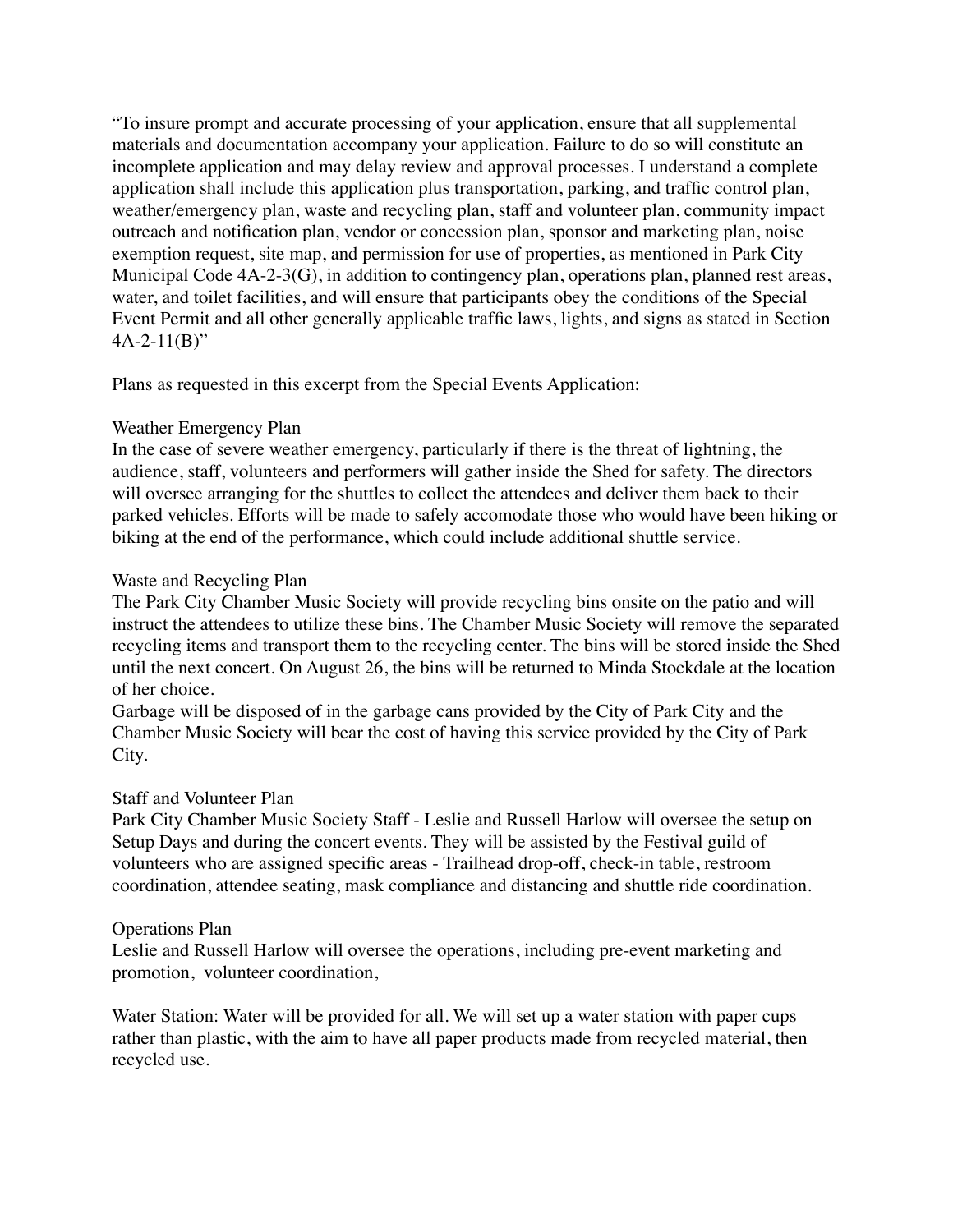There will be no vendors or concessions at these concerts, due to Covid-19 concerns.

Sponsor and Marketing Plan along with Community Impact and Outreach and Notification Plan: These concerts at the McPolin Farm will be promoted along with the whole Beethoven Festival Park City summer concert season, featured on the Festival website at [http://](http://www.beethovenfestivalparkcity.org) [www.beethovenfestivalparkcity.org](http://www.beethovenfestivalparkcity.org). The Beethoven Festival maintains a significant online presence. The Festival will be marketing the full summer season through email, text, the website, the Festival pages on Facebook, through editorial coverage by the Park Record and on the Park City Chamber Music Society Beethoven Festival Youtube channel. The Park City Chamber Music Society also posts on [NowPlayingUtah.com](http://NowPlayingUtah.com) and is a member of the Park City Chamber of Commerce and will include these concerts on the Chamber Calendar. Most of the promotional material is digital and is created in-house by the Festival staff and volunteers.

There will be no vendors or concessions at these concerts, due to Covid-19 concerns.

Noise Exemption Request: Included separately

Site Map: See below:

Permission for use of property: The permission to use the parking lot space at St. Mary's Catholic Church is the only use of property. The email confirming the permission for this use is attached.

## Contingency Plan/ Operations Plan

Given the difficulty of changing the shuttle and parking plans in place, there is not a weather contingency plan to move the performance elsewhere. If it is impossible to present the concert, the Festival will give ticket holders the option of using the tickets for another concret of their choice (not including the Barn Concerts) or, if requested, refund ticket costs back to the purchasers. Festival tickets remain valid and can roll over to next seasons.

In addition, the concerts are scheduled early in the evening to give all attendees time to safely leave during sufficient daylight. Attendees will be advised that they will be seated outdoors and should bring hats and umbrellas and consider sunscreen.

Given that heat can also be an emergency, the staff will offer for vulnerable individuals to be able to sit inside the Shed, in the cooler, shaded area where the artists are performing.

The concert times are also timed late enough to provide shade from the sun in the patio area in front of the Shed, so that the audience is not sitting in direct sunlight during the performance.

# Emergencies:

All the volunteers and staff will be required to study the emergency plans supplied with the application, and will be prepared to respond to emergencies, including the possibility of health emergency, and will work swifty to respond appropriately.

The Park City Chamber Music Society will notify all ticket purchasers and attendees of safety requirements, including the staggered access to the restrooms, allowing for time to disinfect the restrooms frequently.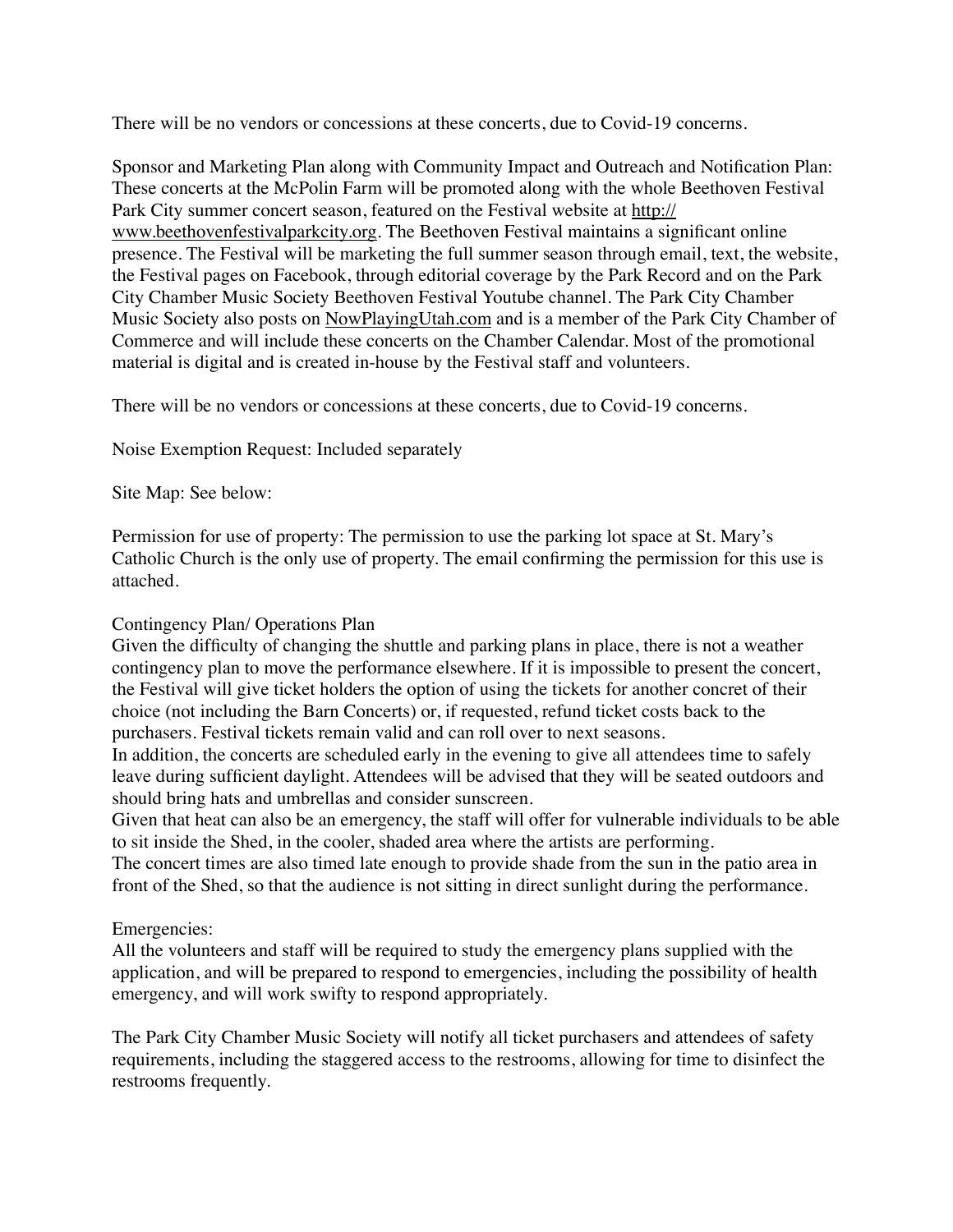### Green Checklist: See attached

There are several areas where the Checklist is not applicable, since attendees are not encouraged to bring food, and no food or concessionas are being served or provided. There will be no temporary structures such as tents, electrical power needs are minimal. Attendees are being asked to help make this an eco-responsible event if they do bring anything with them and there will be no vendors. The Park City Chamber Music Society already uses reusable linens at all its events.

### Signage:

All signage will presented on 2.5'x4' or smaller a-frames posted to identify the bike parking area, and will used to help instruct attendees on Covid safety rules: Masks required at all times, Social Distancing required at all times, Location of restrooms and staggered use of the restroom facilities required.

There will be no sponsorship banners, no Festival banners except two tall stand up banners, positioned inside the Shed on each side of the performers. These banners only identify the Beethoven Festival Park City and no sponsors.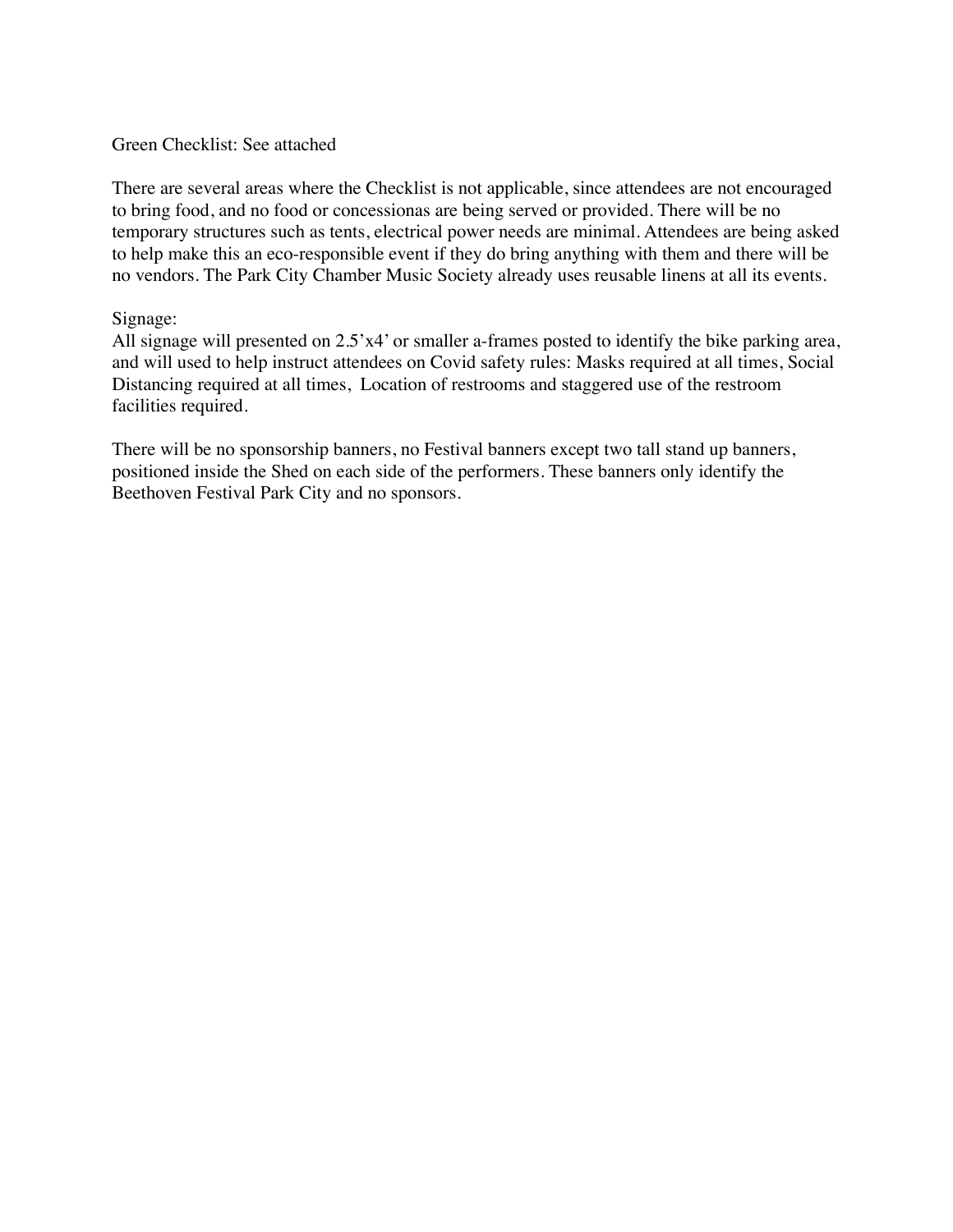### **Site Plan**

Signage: Signs are small A-frame signs regarding Covid safety protocols, Restroom Distancing guidelines.

Table: One check-in table for Festival volunteers and staff to check in the attendees. The audience will be seated on the patio.

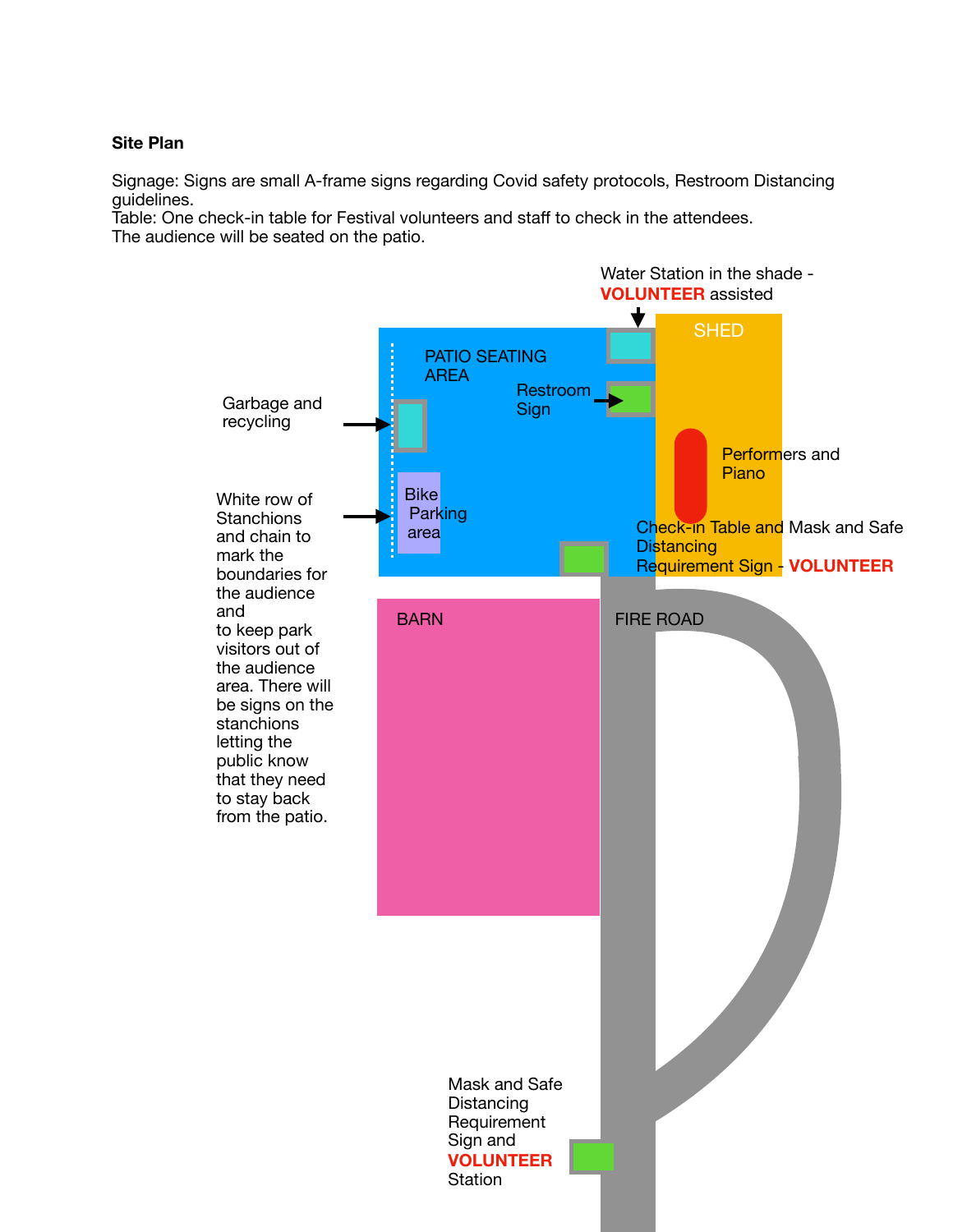Transportation Plan - Attendees are being encouraged to bike or hike in, be dropped off at the Trailhead Lot north of the Barn, or take the shuttle provided. See the attached Transportation Graphic.